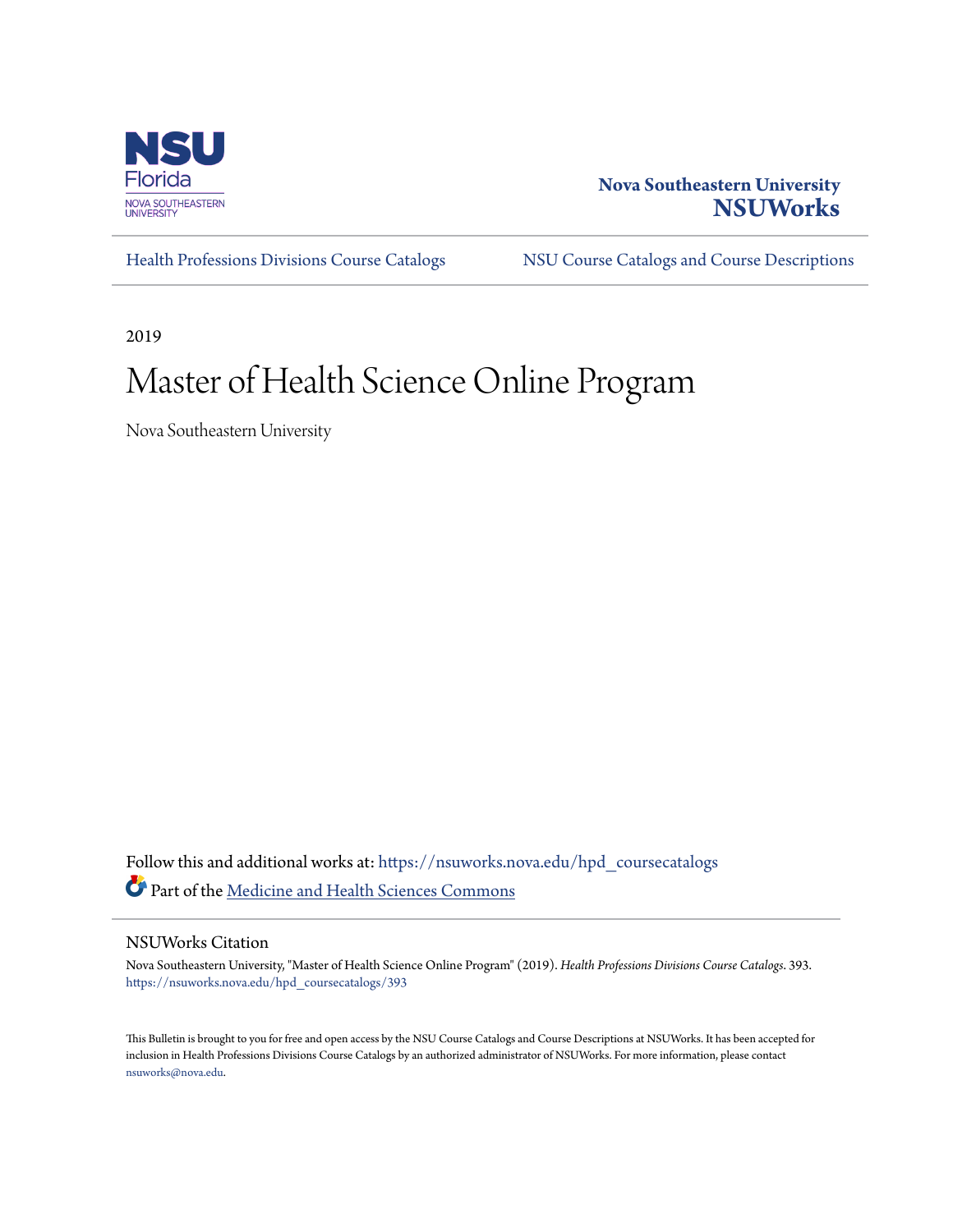Master of Health Science Dr. Pallavi Patel College of Health Care Sciences Online Program

NOVA SOUTHEASTERN UNIVERSITY HEALTH PROFESSIONS DIVISION ENTERING CLASS 2019

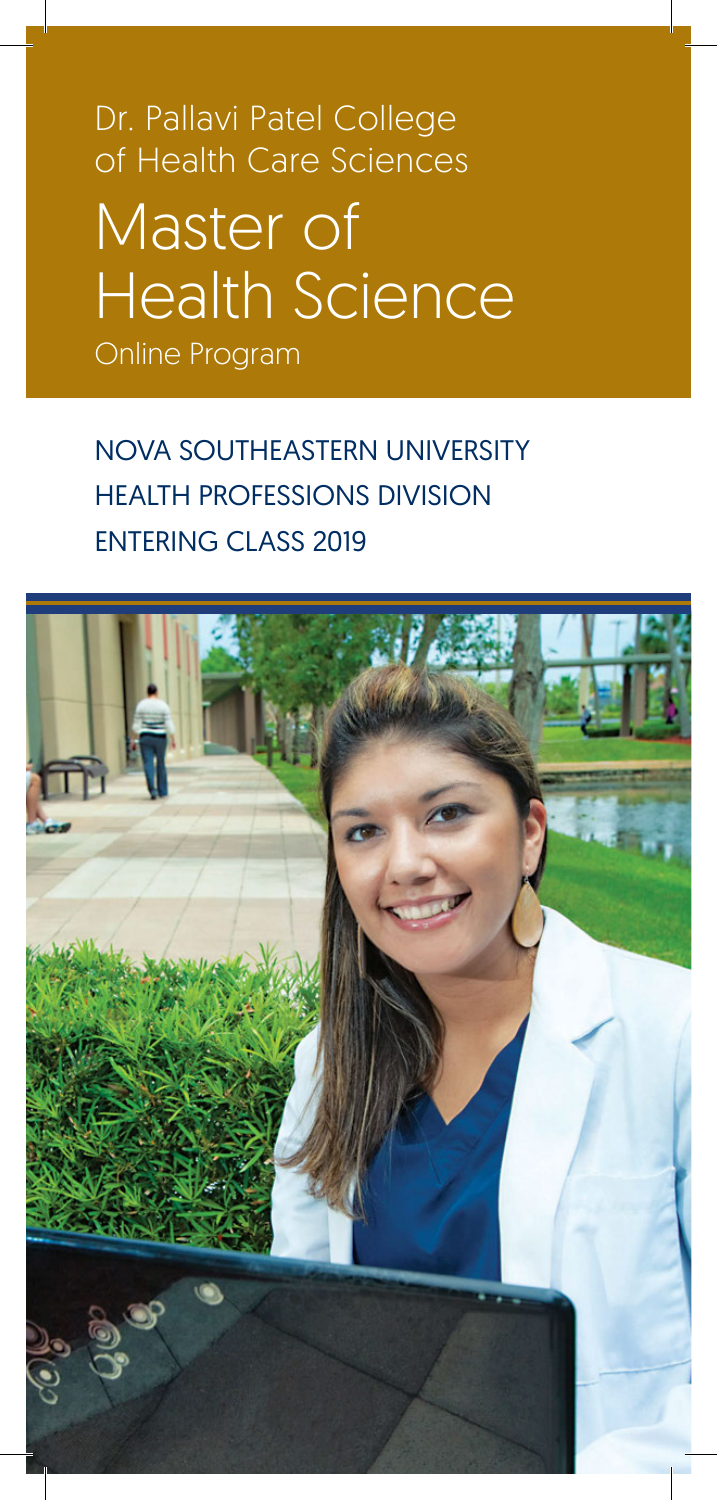### Master of Health Science

The M.H.Sc. program is designed to provide clinical and administrative health professionals with the theoretical and practical training necessary to enhance career mobility and professional advancement. An increasing number of employers are seeking master's degree level, academically prepared professionals to fill expanded roles in clinical specialization, health education, research, and health care administration.

Midlevel practitioners, entry-level health care administrators and allied health professionals practicing today in urban and rural communities throughout the nation are highly recognized as valuable members of the health care team. They help make quality care more accessible, while reducing costs. These health care professionals are playing a prominent and respected role in providing community medical services.

The M.H.Sc. didactic curriculum provides education in a variety of practical and nonclinical areas. The student is able to tailor his or her educational needs and goals with the various concentrations offered in the M.H.Sc. program. In collaboration with faculty guidance, students will demonstrate increased understanding in their chosen area of study.

During their practicum, students will develop community-based, health promotion/education, and disease-prevention interventions with underserved and/or nontraditional populations.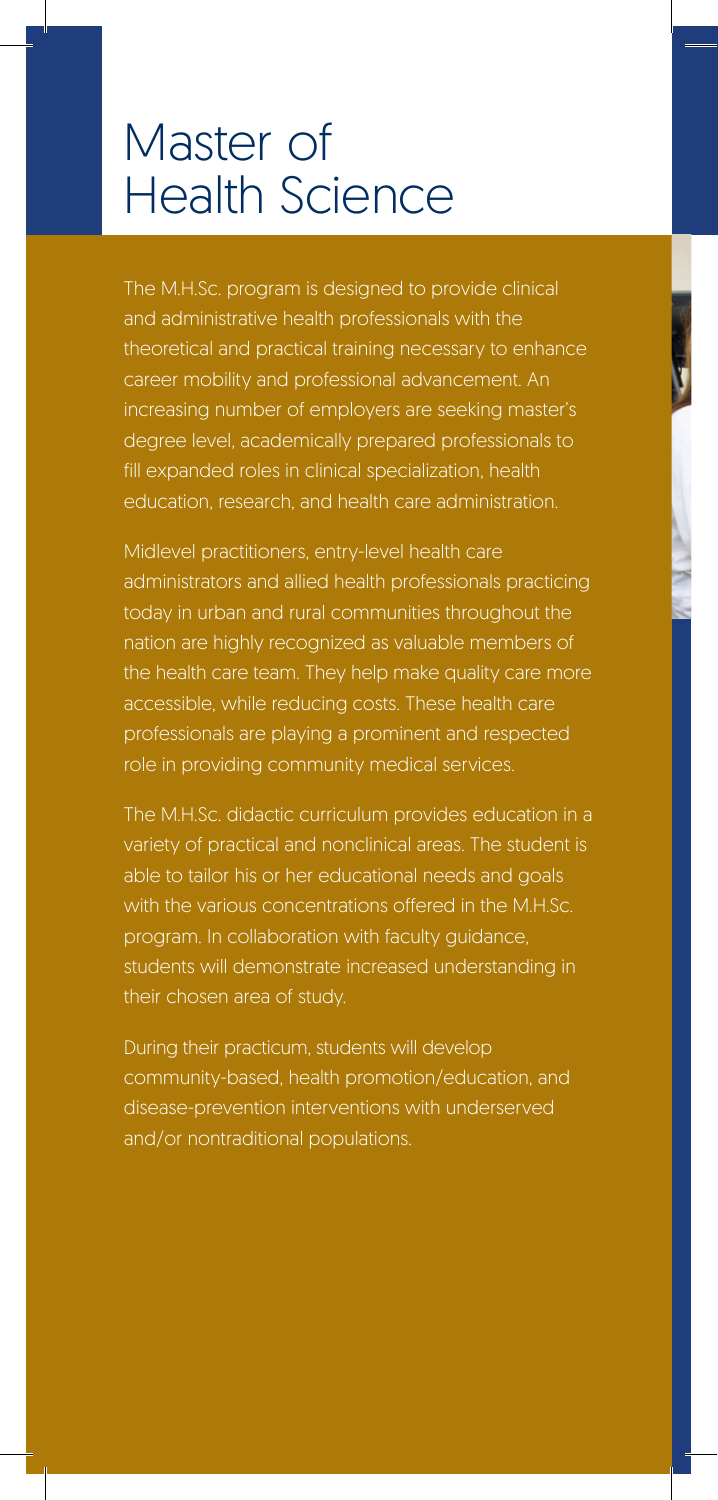### Program Features



- quality education in a distance-learning format
- online orientation provided to all new students
- curriculum components tailored to student interests and goals
- specialty concentrations available (see curriculum outline)
- practicum
- no on-campus requirements
- up to three years to complete the program
- continuing services to complete the program after three years charged for a maximum of 24 months
- 37 total credits minimum
- possibility of transferring up to 6 semester hours from other graduate-level training programs
- full faculty support and advisement
- full technical support, NSU electronic library/database resource access, and university email account
- asynchronous and synchronous formats including email, online forums, chatrooms, phone conferences, and Online Student Center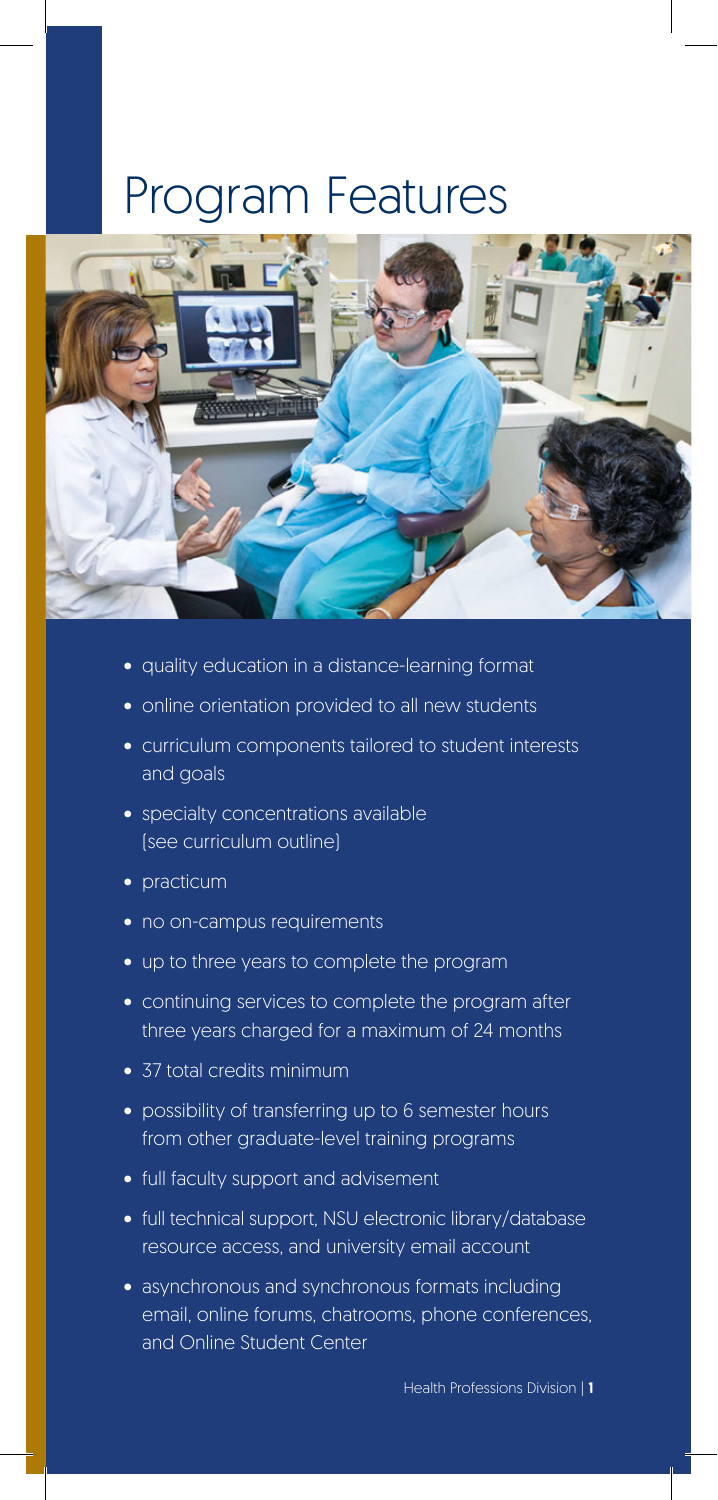# Curriculum Overview

The Master of Health Science curriculum is built upon the existing knowledge base of the health care professional. The program is designed for completion in a distance-learning format and requires no on-campus time. The coursework is faculty guided, using state-ofthe-art, web-based delivery systems. The curriculum and coursework follow a standard 12-week term calendar.

The curriculum involves completion of a minimum of 37 credits. There is some flexibility in curriculum design to accommodate the student's overall interest, employment, and educational goals. Educational counseling and advisement are always available to assist in the planning and registration process.

A multidisciplinary curriculum allows for flexibility, based on a student's needs and objectives. The generalist concentration allows for maximum elective course availability and includes an extra core course in Health Care Management. Specialty concentrations in sports medicine, higher education, health law, forensic investigative technology, health care leadership, health care risk management/patient safety and compliance, clinical research, and bioethics are also available. While core M.H.Sc. courses remain constant, the electives and practicum courses allow the students to tailor the program to their needs and professional interests.

### **DEGREE PROGRAMS**

Generalist Curriculum—37 Credits Sports Medicine Concentration—37 Credits Higher Education Concentration—37 Credits Health Care Leadership Concentration—37 Credits Health Law Concentration—43 Credits Forensic Investigative Technology Concentration— 40 Credits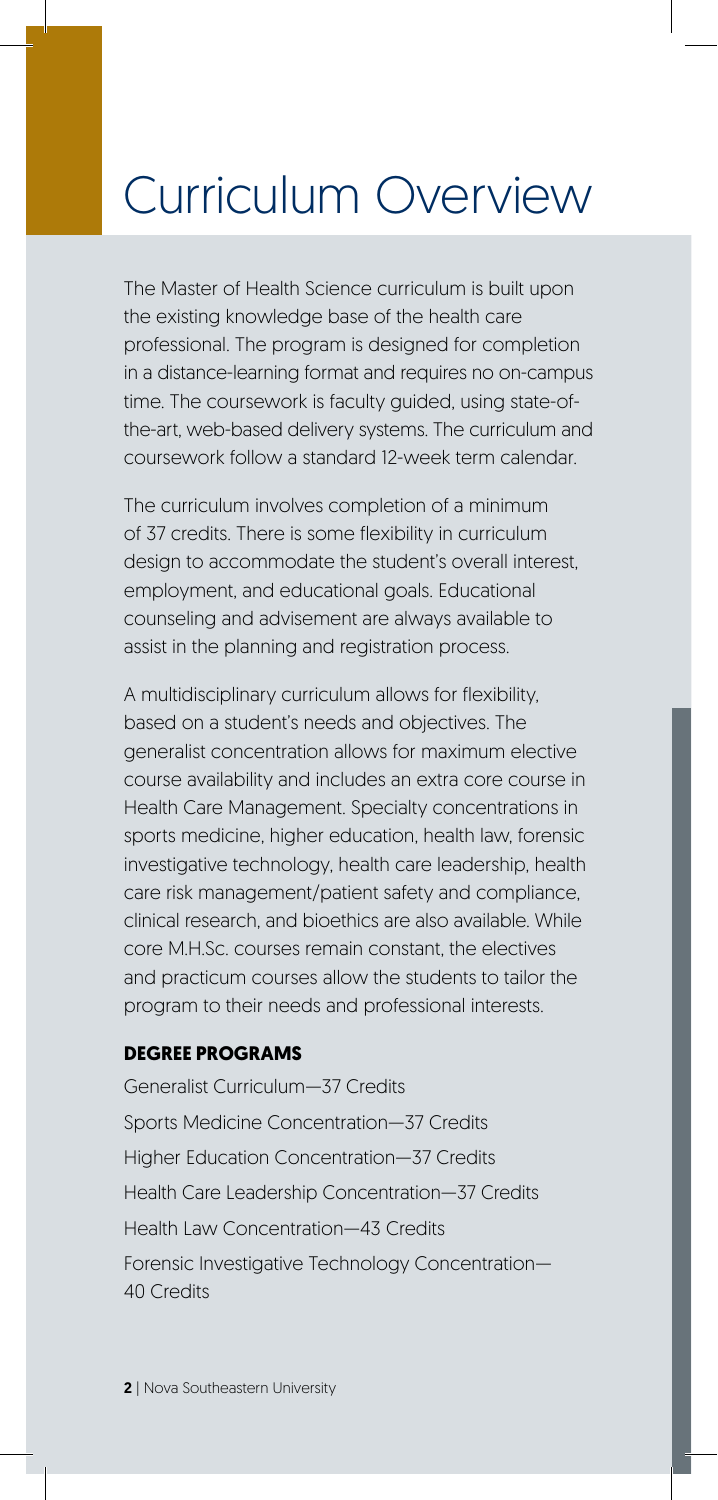Clinical Research Concentration—39 Credits Health Care Risk Management/Patient Safety and Compliance Concentration—37 Credits Bioethics Concentration—42 Credits

### **CERTIFICATE PROGRAMS**

Clinical Research Associate—15 Credits Clinical Trial Manager—12 Credits

For more detailed information on the curriculum, please visit the website (*http://healthsciences.nova.edu* /healthsciences/mhs/generalist\_curriculum.html) and select your area of interest from the menu in the left margin.

### COMPUTER REQUIREMENTS

All applicants must show evidence of computer skills through coursework or self-study. All students are required to have a computer with the following minimum specifications:

- Pentium or AMD at 1.00 GHZ or equivalent Macintosh processor
- 256 MB RAM
- video and monitor capable of 1024 X 768 resolution or higher
- CD-ROM drive
- full duplex sound card and speakers
- Internet connection with Internet service provider (DSL, cable, or satellite highly recommended)
- Windows XP or NT or MAC OS
- Microsoft Office 2000 or newer with PowerPoint, Word, and Excel minimum
- printer capability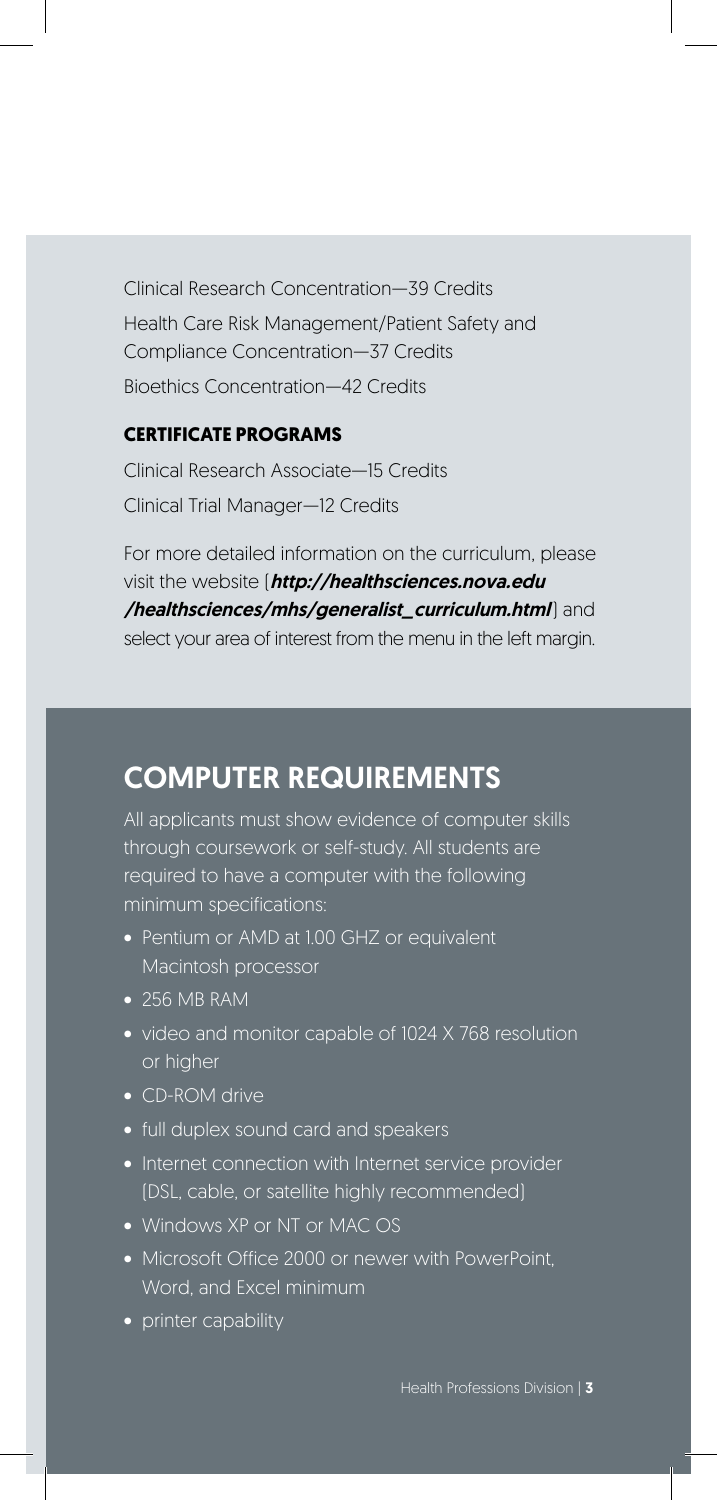## Admissions **Requirements**

Prospective M.H.Sc. students are selected by the Committee on Admissions, which considers the overall qualities of the applicant. Areas of consideration include personal motivation, quality and length of prior health care experience, academic performance and level of achievement, life experiences, and personal recommendations. In special circumstances, a personal or phone interview with members of the committee may be required.

- 1. Prior to matriculation, applicants must have completed a bachelor's degree from a regionally accredited program with a minimum cumulative grade point average (GPA) of 2.75 or higher on a 4.0 scale.
- 2. Prior health care or health care administrative management experience is required. The M.H.Sc. is a postprofessional degree designed for health practitioners, clinicians, and health care administrators from a wide variety of disciplines. The commonality exhibited by our students is the practice of a recognized health occupation that requires registration, certification, and/or licensure, or the possession of managerial experience in health care administration. The successful applicant's health profession emphasizes delivery of services to individuals (e.g., physician assistant; physical or respiratory therapist; dental hygienist; registered nurse; vascular sonographer; radiology technician; informatics, health systems data, clinical research, radiology, or laboratory managers; or admissions or patient services workers).

The university reserves the right to modify any requirement on an individual basis as deemed necessary by the dean of the Dr. Pallavi Patel College of Health Care Sciences.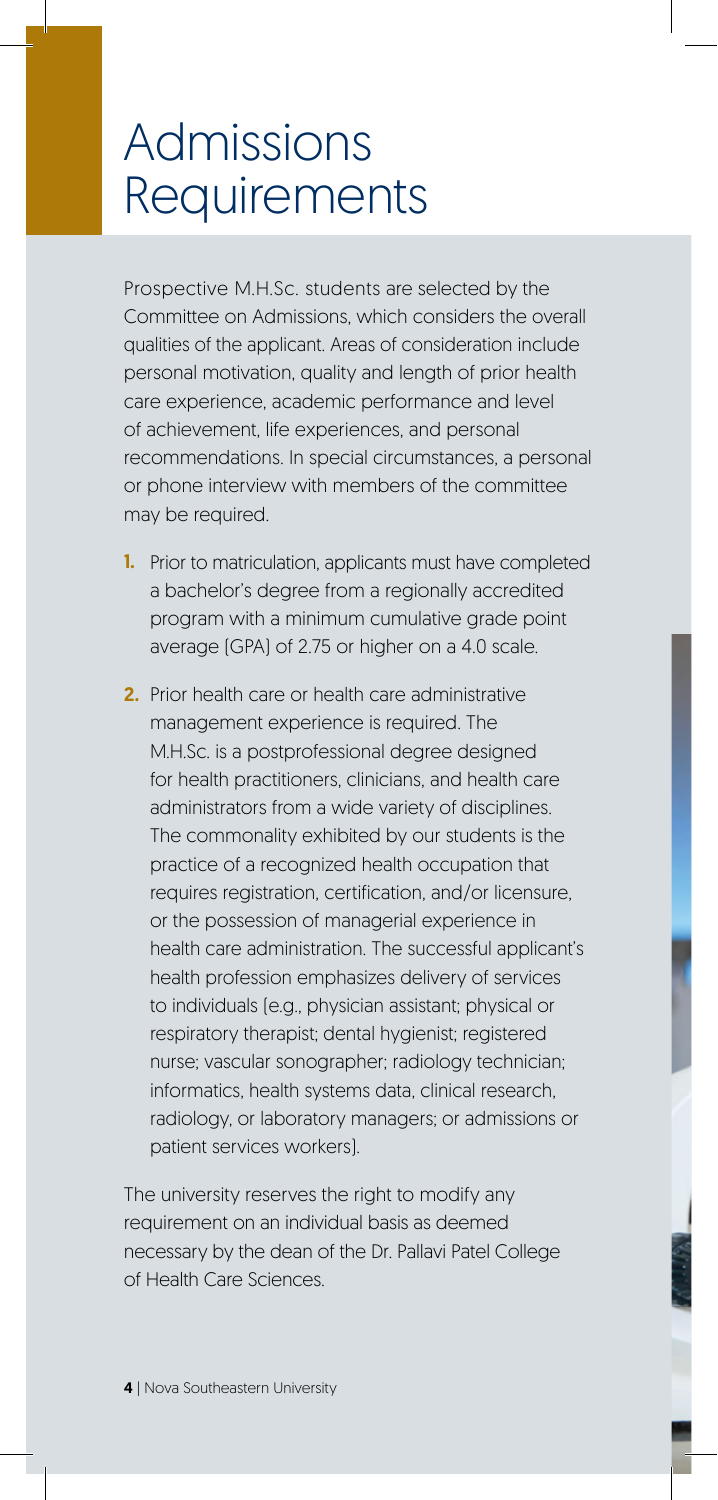Additional admissions information and applications may be obtained from

Nova Southeastern University Health Professions Division, M.H.Sc. Admissions 3200 South University Drive Fort Lauderdale, Florida 33328-2018

For more information, please visit *[healthsciences.nova.edu](http://healthsciences.nova.edu/)* or call (954) 262-1101.

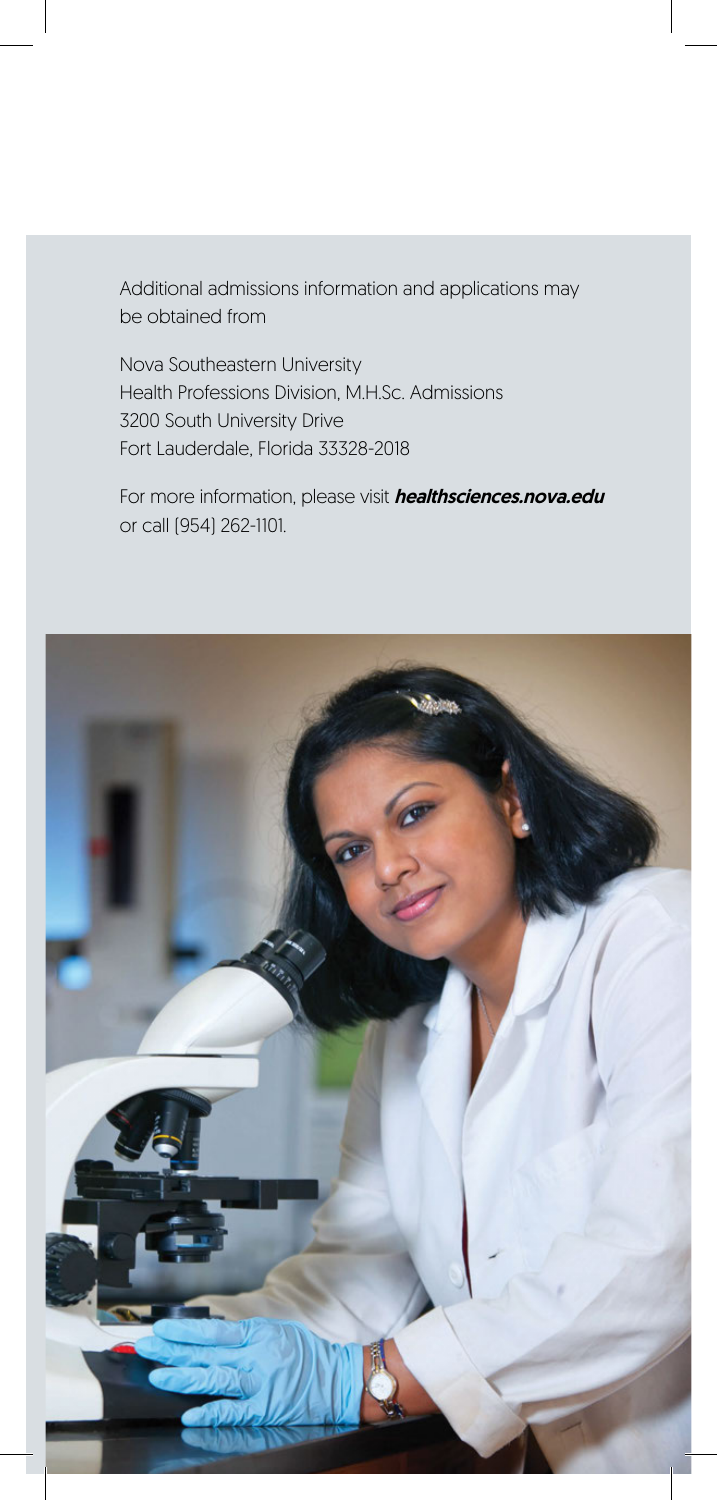## Application **Procedures**

Applicants for admission must submit or be responsible for submission of

- 1. a completed application form along with a \$50, nonrefundable application fee
- 2. two letters of evaluation from supervisors or colleagues, clinical or nonclinical (Applicants to the Health Care Leadership concentration must submit a letter from the applicant's supervisor documenting the applicant's level of experience/responsibility as a health care administrator/manager.)
- 3. official transcripts sent directly from all previously attended undergraduate, professional, and graduate institutions
- 4. all coursework from international institution(s), if applicant attended or is a graduate of any international institution(s)

 Coursework taken at foreign institutions must be evaluated for U.S. institution equivalence by an approved National Association of Credential Evaluation Services (NACES) organization.

 It is the applicant's responsibility to have this coursework evaluated. An official course-by-course evaluation with a cumulative grade point average must be sent directly from the evaluation service to NSU's Enrollment Processing Services.

 The applicant who has graduated from a college or university in a country where English is not the primary language, regardless of United States residency status, must obtain a minimum score of 600 on the written (or comparable score on the computerized) Test of English as a Foreign Language (TOEFL). An official set of scores must be sent to Nova Southeastern University directly from the Educational Testing Service, Princeton, New Jersey.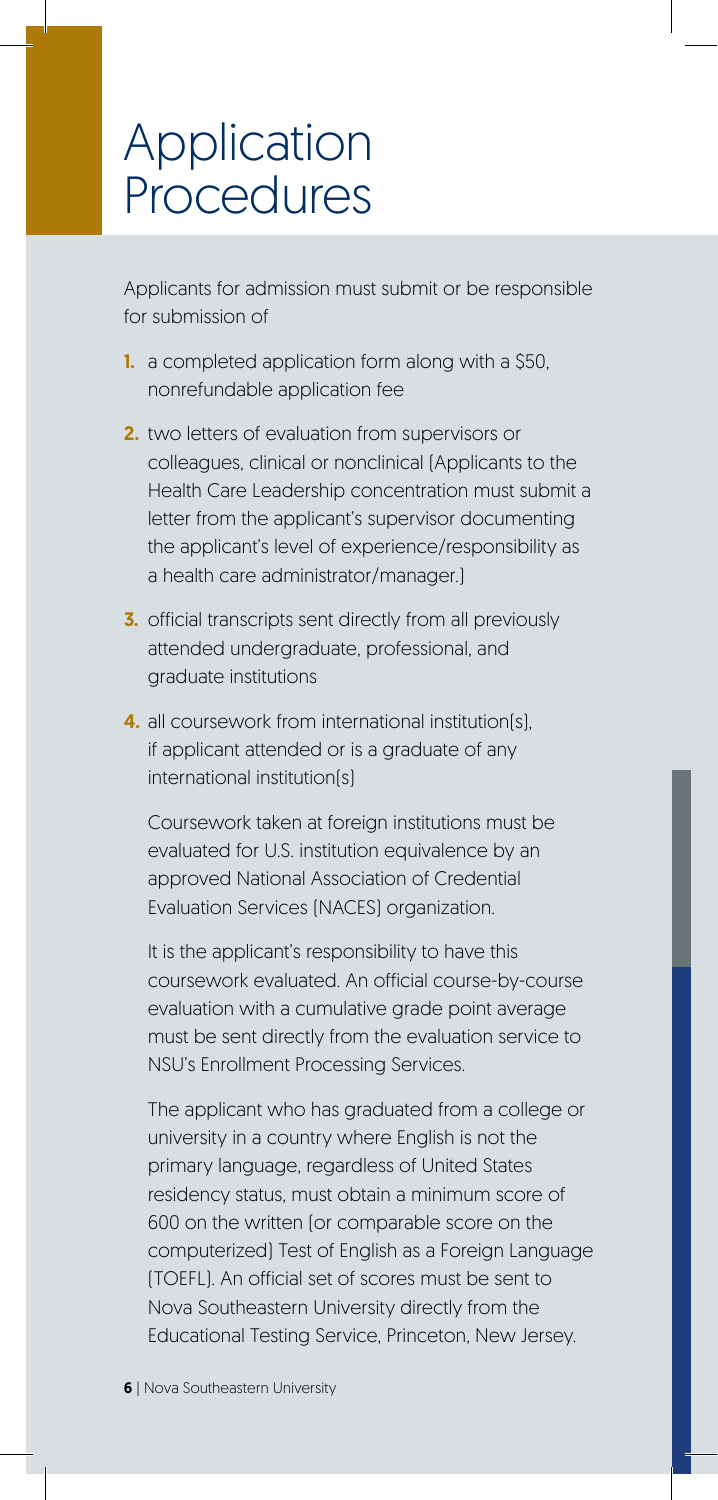- **5.** complete résumé or curriculum vitae
- 6. copies of national and professional certifications or licenses by a recognized certifying body (if applicable)

To be eligible for consideration for admission, applicants applying under the administrative pathway must have a minimum of three years of verifiable managerial experience in health care administration. This experience should be readily identifiable on the applicant's resume. A letter of recommendation from the applicant's current supervisor detailing the applicant's length and level of managerial experience must be submitted with the application.

Students can apply online at **[http://webstar.nova.edu](http://webstar.nova.edu/)**.

change at any time by administrative decision on the direction of the board of trustees. Updated information can be found at the website ([healthsciences.nova.edu/healthsciences/mhs/index.html](http://healthsciences.nova.edu/healthsciences/mhs/index.html)).

#### NONDISCRIMINATION

Nova Southeastern University admits students of any race, color, sexual orientation, and national or ethnic origin.

#### ACCREDITATIONS

The Master of Health Science is an established program within Nova Southeastern University's Dr. Pallavi Patel College of Health Care Sciences. This program was officially approved by the NSU Board of Trustees in 1999.

Nova Southeastern University is accredited by the Southern Association of Colleges and Schools Commission on Colleges to award associate's, baccalaureate, master's, educational specialist, doctorate, and professional degrees. Contact the Commission on Colleges at 1866 Southern Lane, Decatur, Georgia 30033-4097 or call 404-679-4500 for questions about the accreditation of Nova Southeastern University.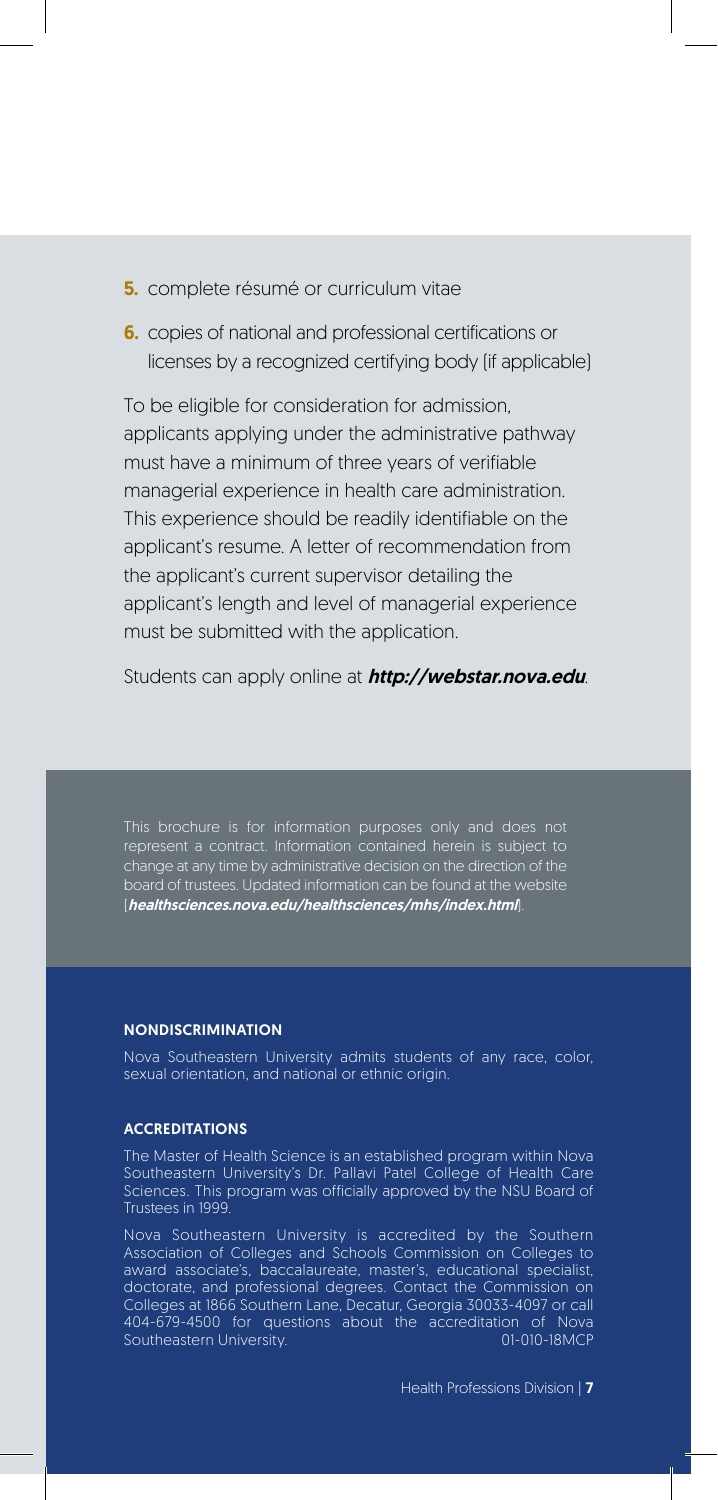# Tuition and Fees

Tuition for 2019–2020 will be posted on our website ([healthsciences.nova.edu/healthsciences/mhs](http://healthsciences.nova.edu/healthsciences/mhs)  /tuition.html]. An NSU student services fee of \$1,350 is also required annually. All tuition and fees are subject to change by the board of trustees without notice.

Health Law courses are \$670 per credit hour.

Additional expenses and fees may be incurred. Examples include, but are not limited to, travel to and from campus (where required), graduation fees, books, etc.

STUDENTS ARE provisionally admitted to a degree-seeking program based on a review of unofficial transcripts or other specific program admission requirements. However, this admission includes a condition that final and official transcripts, documents, and requirements must be received within 90 calendar days from matriculation. If these final and official transcripts, documents, and/or requirements are not received by that time, the student will not be allowed to continue class attendance. Financial aid will not be disbursed to a provisional/conditional student until he or she has been fully admitted as a regular student (all admissions requirements have been approved by the college/ program admissions office). Students who have an unpaid balance 30 days from the start of the term will be assessed a \$100 late fee.

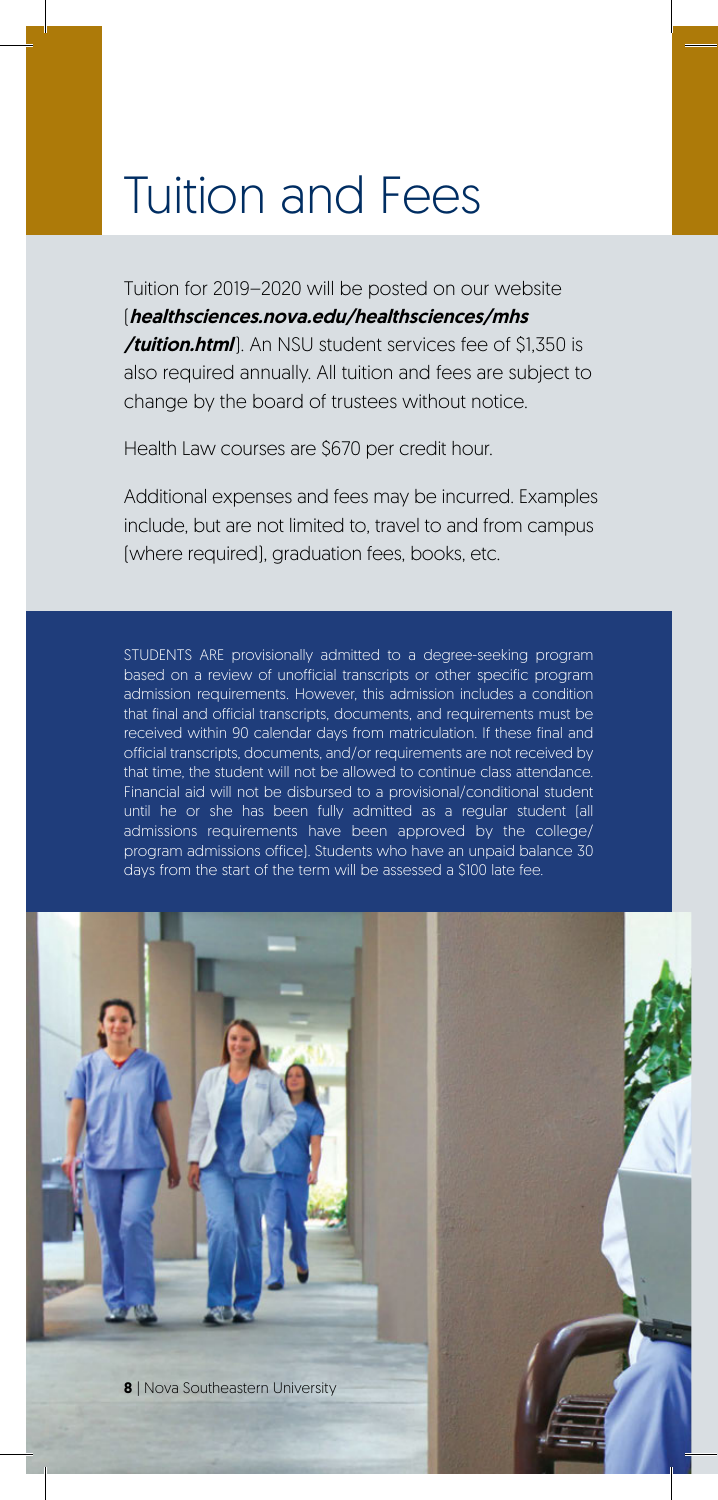# Financial Aid

The primary financial responsibility for a student's education rests with the student and his or her family, but economic circumstances for some families may make it necessary for the student to obtain assistance from other sources.

The Office of Student Financial Assistance at Nova Southeastern University is there to help as many qualified students as possible to complete their health professions education. Various loans, scholarships, and grants are available to qualified students to help ease the high cost of a health professions education. These financial assistance programs are described on our website ([nova.edu/financialaid](http://nova.edu/financialaid)). For information on financial assistance, contact

Nova Southeastern University Office of Student Financial Assistance 3301 College Avenue Fort Lauderdale, Florida 33314-7796 (954) 262-3380 • 800-806-3680